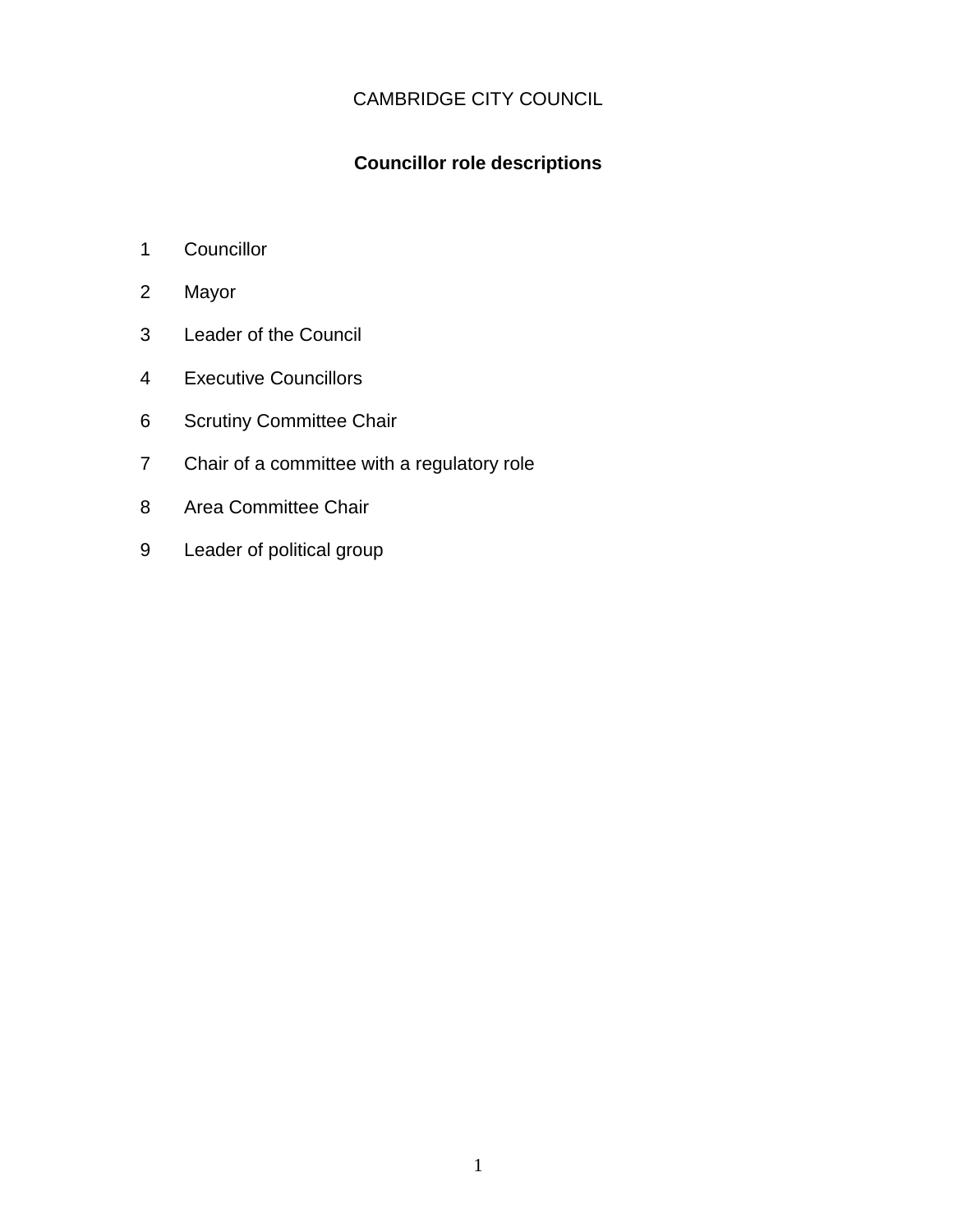## **Role of City Councillor**

As the local councillor, your residents will expect you to:

- respond to their queries and investigate their concerns (known as casework)
- share information on council decisions that affect them
- know your patch  $-$  and be aware of problems
- know and work with representatives of local organisations, interest groups and businesses
- represent their views at council meetings
- lead local campaigns on their behalf

As a member of the Council you will:

- Participate constructively in the good governance of the City
- Represent the Council effectively
- Act at all times with probity and propriety in the best interest of the Council and observe the **Councillor Code of Conduct**

Depending on the position held you could also:

- Develop policy
- Make decisions
- Contribute to the formation and scrutiny of the authority's policies, budget, strategies and service delivery
- Make decisions on planning and licensing applications

## **Duties and Responsibilities**

To fulfil the statutory and locally determined requirements of an elected member, including compliance with all relevant codes of conduct, and participation in those decisions and activities reserved to the full Council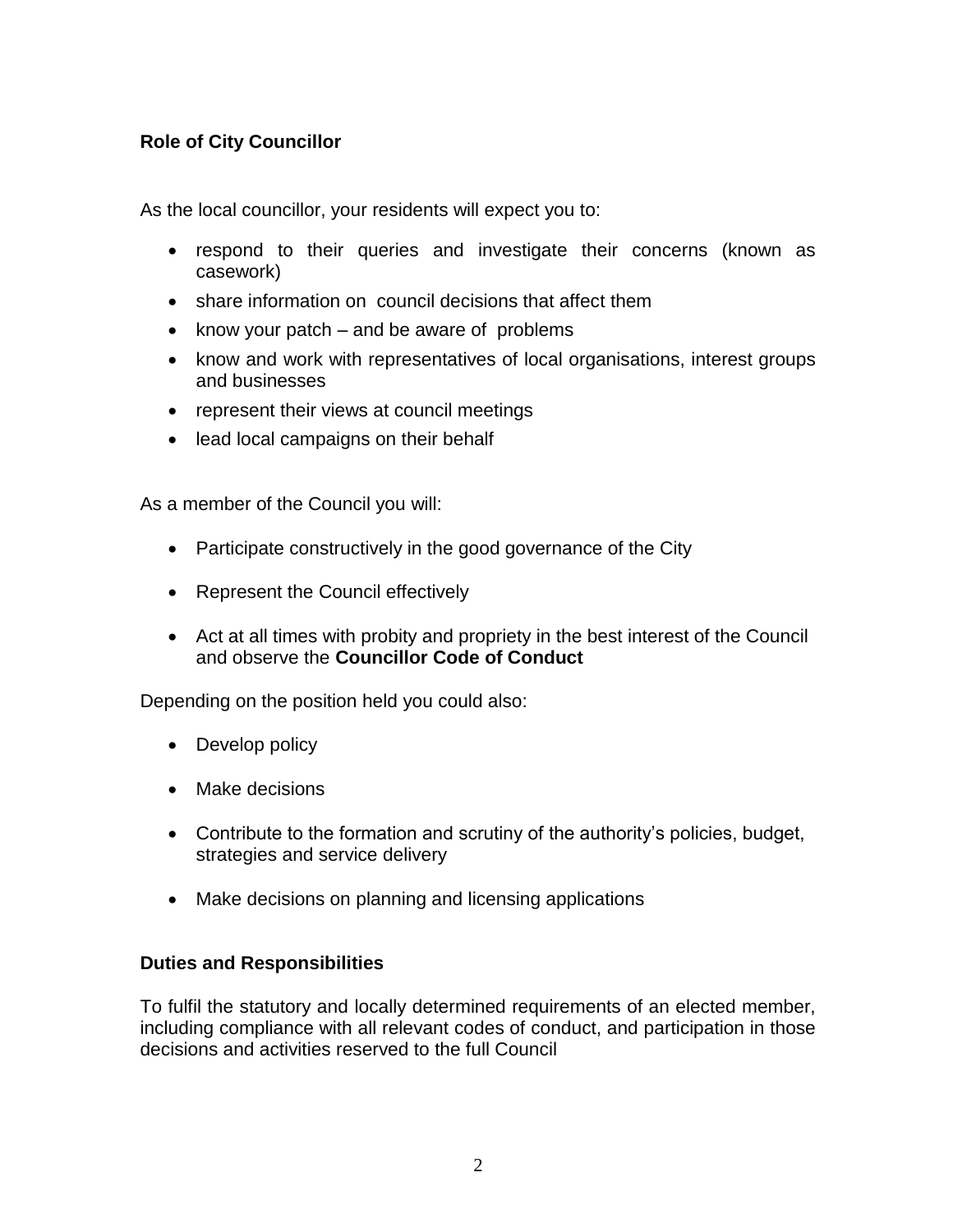To attend full Council and participate effectively as a member of any Committee, Working Party, Forum or Panel to which the Councillor is appointed

To participate in the activities of any outside body to which the Councillor is appointed, providing two-way communication between the organisations. Also, for this purpose, to develop and maintain a working knowledge of the authority's policies and practices in relation to that body and of the community's needs and aspirations in respect of that body's role and functions

To participate in the scrutiny and performance of the services of the authority

To develop and maintain a working knowledge of the authority's services, management arrangements, powers/duties, and constraints, and to develop good working relationships with relevant officers of the authority

To develop and maintain a working knowledge of the other organisations and services which serve the City

To contribute constructively to open government and democratic renewal through active encouragement to the community to participate generally in the democratic process

Be responsible for continuous personal development. Take advantage of learning opportunities to build on understanding and knowledge and to develop relevant skills

## **Desirable Skills**

A good communicator

Ability to relate and deal with people in a professional and timely manner

Ability to work effectively within the Council ie. with other councillors and officers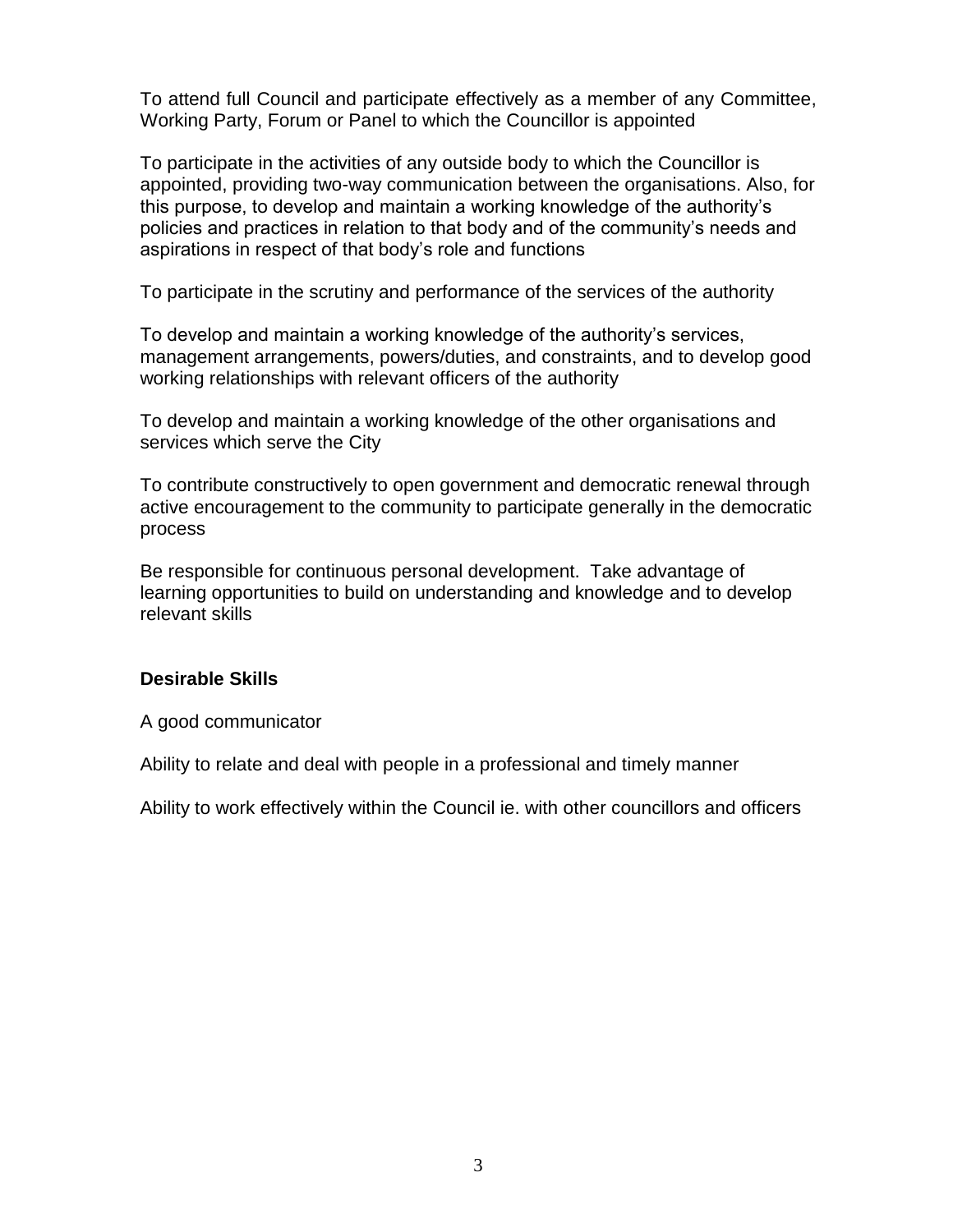## **Role of Mayor**

*The mayor is always a serving Councillor, elected by the full Council at its Annual Meeting, and stands for one year in office*.

## **Focus of the role**

- Acting as 'first citizen' of the City of Cambridge at ceremonial and social events.
- To enhance the image of the Council by ensuring the dignity of the office and promoting the accessibility of the office to the public.
- To chair meetings of the Council.
- To actively participate in the Council's initiatives, promoting the council area, supporting its values, aims and vision.

## **Duties**

## *Ceremonial*

To undertake the following ceremonial occasions (on all these occasions the robe and the chain of office is worn and the Great Mace is carried by the Sergeant-at-Mace ahead of the Mayor):

- 4 civic church services
- 1 Annual Meeting of the Council, usually in May
- 2 Proclamations of Fairs (Midsummer and Reach)
- The Mayor's Reception
- The Queenborough Feast
- The Carol Service for Secondary School Pupils at King's College Chapel (where the Mayor will be invited to read a lesson)
- Christmas Eve Carol Service at King's College Chapel (where the Mayor will be invited to read a lesson)

## *Attendance at Meetings*

 To chair effectively and without political bias (except when speaking or exercising a vote) meetings of the Council (5 per year) to achieve the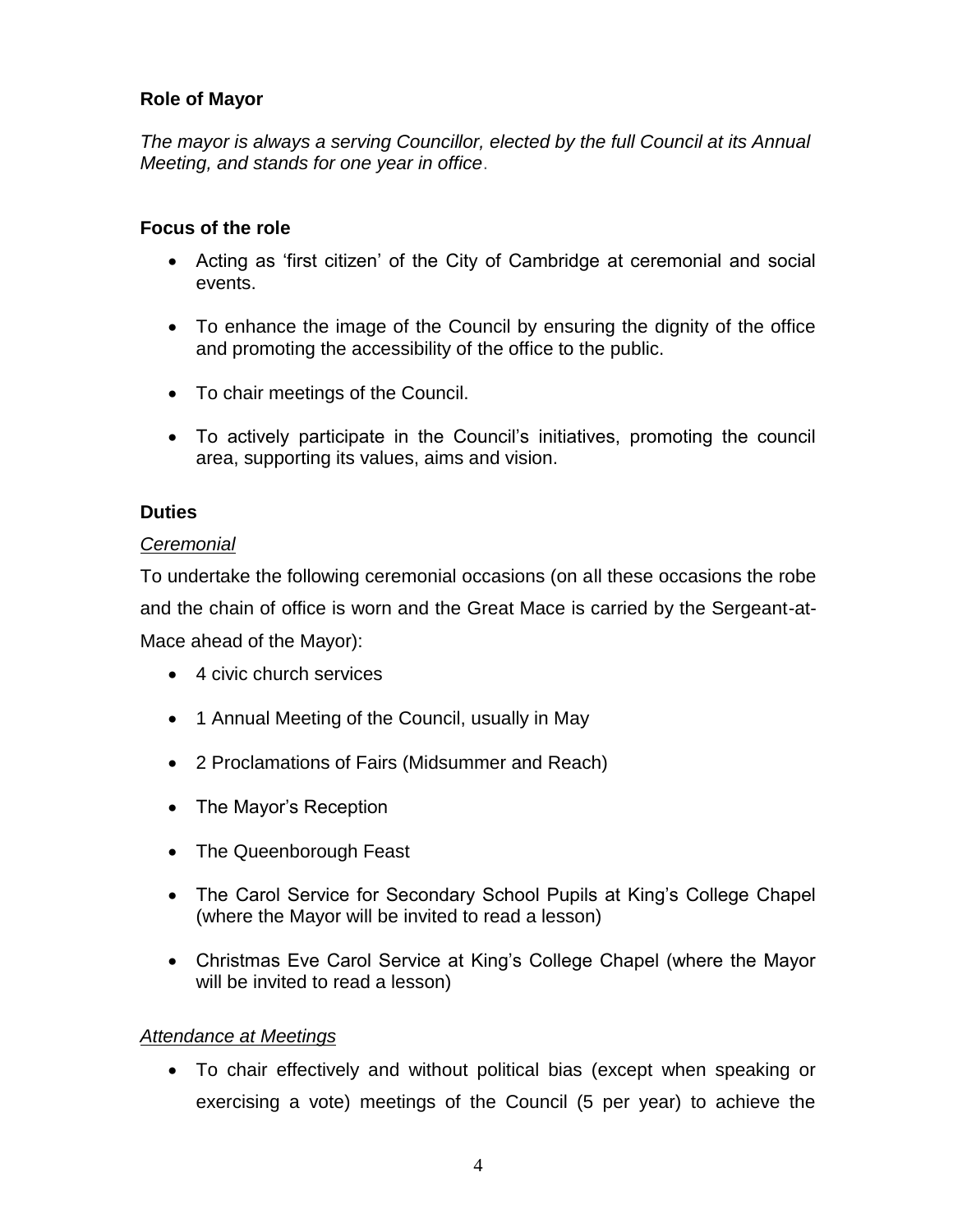efficient and timely despatch of the business of the meeting.

- To be a member of one or more of the Council's committees (this is optional). The Mayor is an ex-officio member of the Civic Affairs Committee.
- To hold membership of a number of outside organisations and to attend when possible meetings and/or events of those organisations.

## *Social*

- To host events and receptions held at the Guildhall.
- To receive and entertain visitors to the Mayor's Parlour.
- To represent the City at events to which the Mayor will receive an invitation.
- To receive to the City members of the Royal Family and other special guests
- To give speeches (composed if necessary with the support of the Civic Office).
- To support up to two local charities during the year by heading two major fund raising events organised by the Civic Office.
- To support the Council's twinning links with Heidelberg, Germany and Szeged, Hungary, by attending events and participating in activities when invited to do so.

## *Administrative and operational*

- To appoint a Mayor's Chaplain to accompany the Mayor on certain occasions in the civic year (*this is optional*).
- To respond to the invitations received to enable the Civic Office to issue replies in accordance with service standards of seven working days.
- To be mindful of the Council's Vision Statement, to undertake engagements in support of this, and to promote the role of Mayor to reach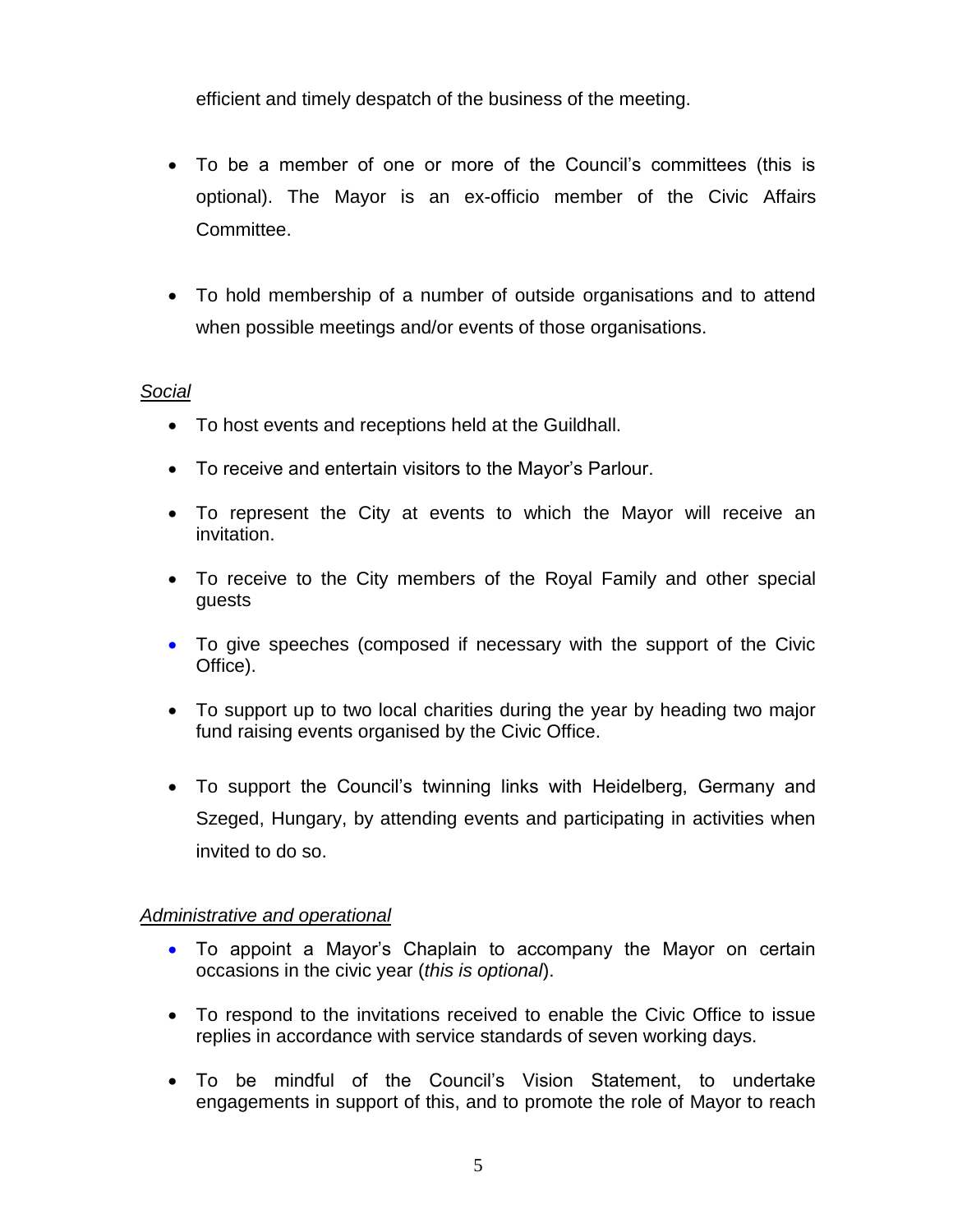the full diversity of communities in Cambridge.

- To build a working relationship with the media with a view to ensuring that the Council and the mayoralty receives a high profile.
- To work with the Mayor's Executive Assistant on ensuring that staff dedicated to supporting the Mayoralty are managed within the terms of contracted/annualised hours.
- To be personally responsible for all decisions connected with the acceptance or offer of gifts or hospitality and for avoiding the risk of damage to public confidence in local government.
- To abide by the rules of protocol when wearing the mayoral insignia.
- To be accountable for the Mayor's allowance and to retain copies of all invoices relating to expenditure.
- To ensure that there is a good working relationship with the Deputy Mayor and the Baillifs.
- To liaise with the County Council Chairman and adjacent Council civic leaders as appropriate.

## **Note**

The above duties and responsibilities are in addition to the Member's role as a **Councillor**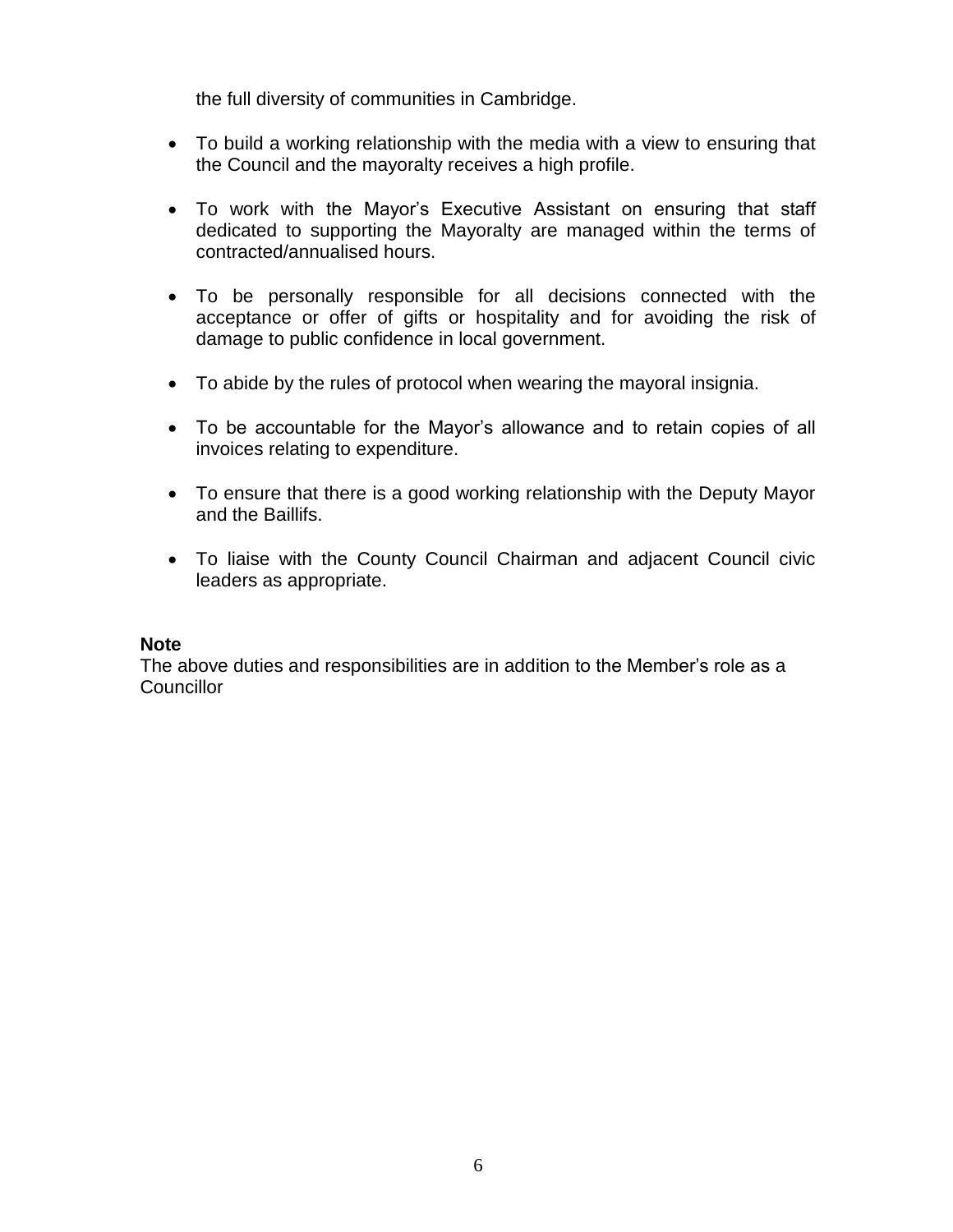## **Role of Leader of the Council**

To provide political leadership and strategic direction for the Council

To exercise functions on behalf of the Executive as set out in the Council's Executive Procedure Rules

#### **Duties and Responsibilities**

To provide the political leadership to the Council, including proposing the corporate policy framework within which the Council will operate

To lead and work with the Council's Senior Leadership Team of officers

To appoint a designated Deputy Leader

Be responsible for appointing and removing Executive members, for allocating portfolios and areas of responsibility and for allocating decision making powers

To be part of the representative voice of the Council, for example, in its dealings with external partnerships, Central Government, other Local Authorities and their Associations.

#### **Note**

The above duties and responsibilities are in addition to the Member's role as Councillor and as an Executive Councillor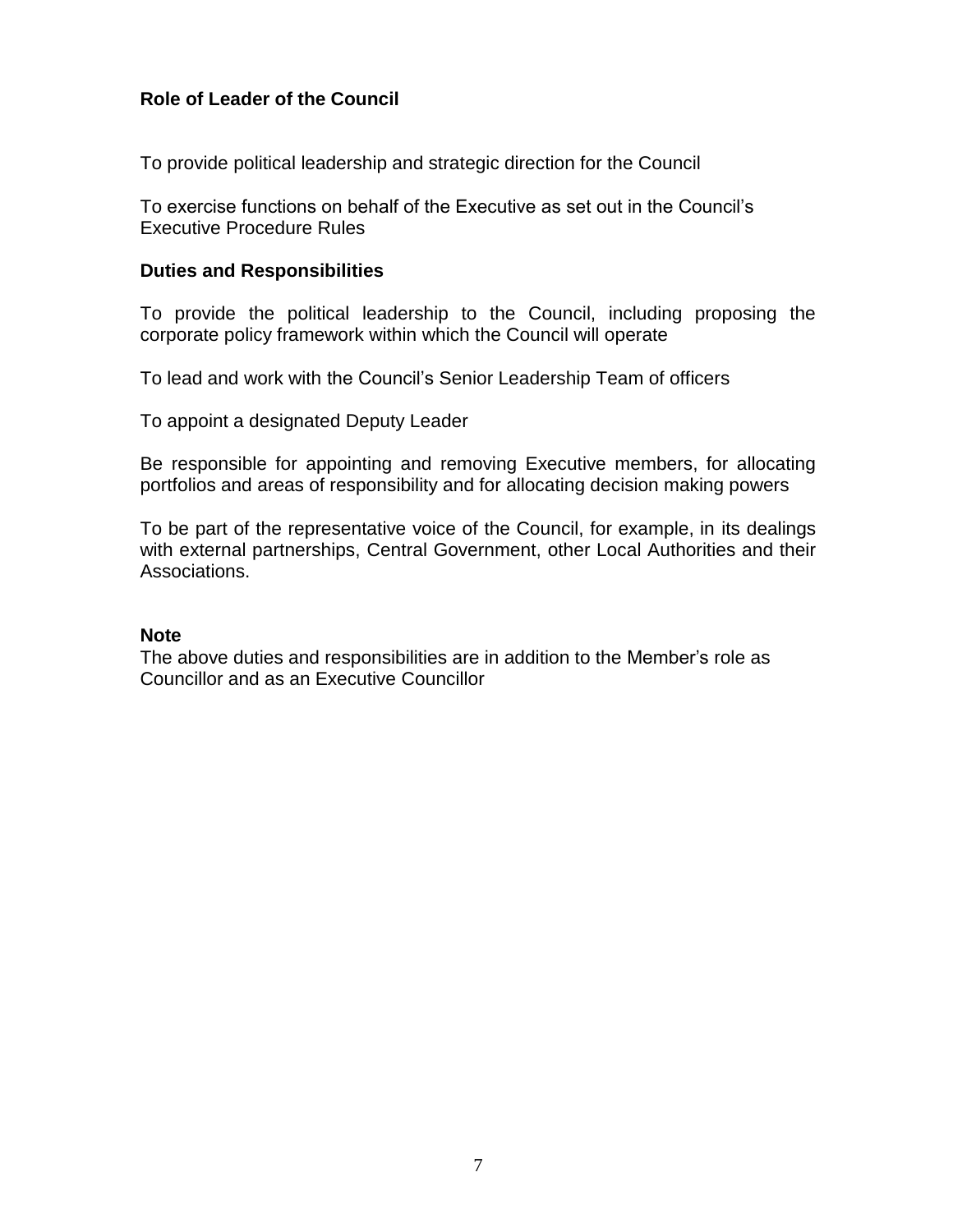## **Role of Executive Councillor**

*The Executive is responsible for implementing Council policies and priorities and for delivering a wide range of services.*

To take responsibility for the portfolio allocated.

To exercise delegated powers in accordance with the Council's Constitution

Effectively contribute, with all other Executive Councillors, towards the strategic direction of the Council.

## **Duties and Responsibilities**

To shape and develop the strategic priorities and vision of the Council, participating in debates and discussion about policy issues across the range of services provided by the Council

Act as the Lead Member for a particular portfolio as may be determined by the Leader of the Council, but in doing so, have regard to the overall corporate policy objectives. Champion the portfolio concerned within that strategic context

In connection with the portfolio itself:

Build good relationships with appropriate senior officers and work with them in developing policy or strategic issues prior to formal reporting.

Keep abreast of related developments and policies at national, regional and local level

Enhance the Council's reputation where possible and participating in regional and national networks.

Aim for Cambridge City Council to be at the forefront of service development and provision where possible; take an active interest in related performance indicators and exemplars of good practice (if appropriate)

Represent the Executive at the Scrutiny Committee in connection with any decisions.

Be aware of issues of importance to the community and other stakeholders concerning portfolio services

Be aware of key budgetary issues affecting the portfolio of the Executive Member

Represent the Council on external bodies, as appointed, and feedback on issues of relevance/importance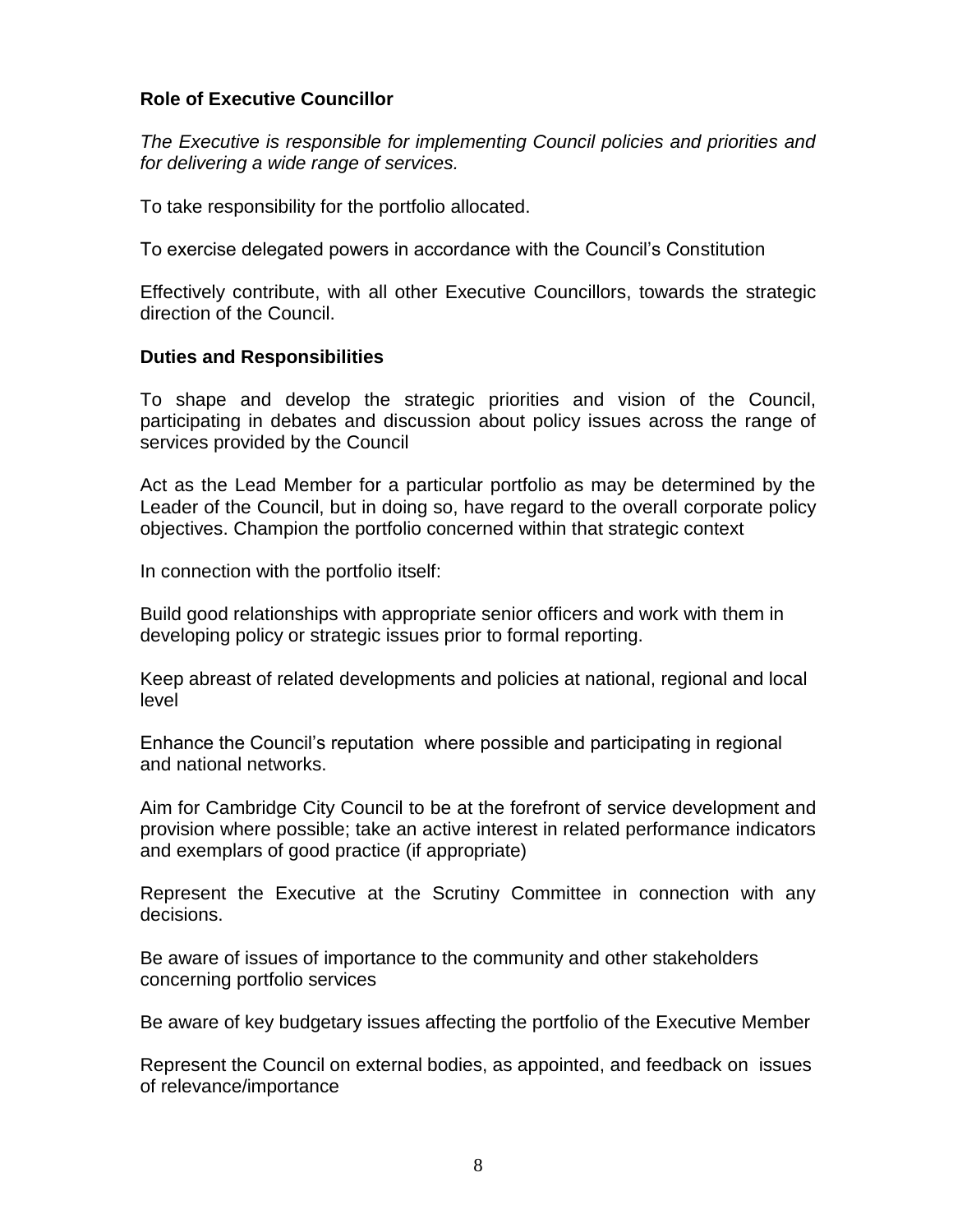Along with colleague Executive Councillors be available as appropriate for other councillors to discuss any queries or matters of concern

## **Note**

The above duties and responsibilities are in addition to the Member's role as a **Councillor**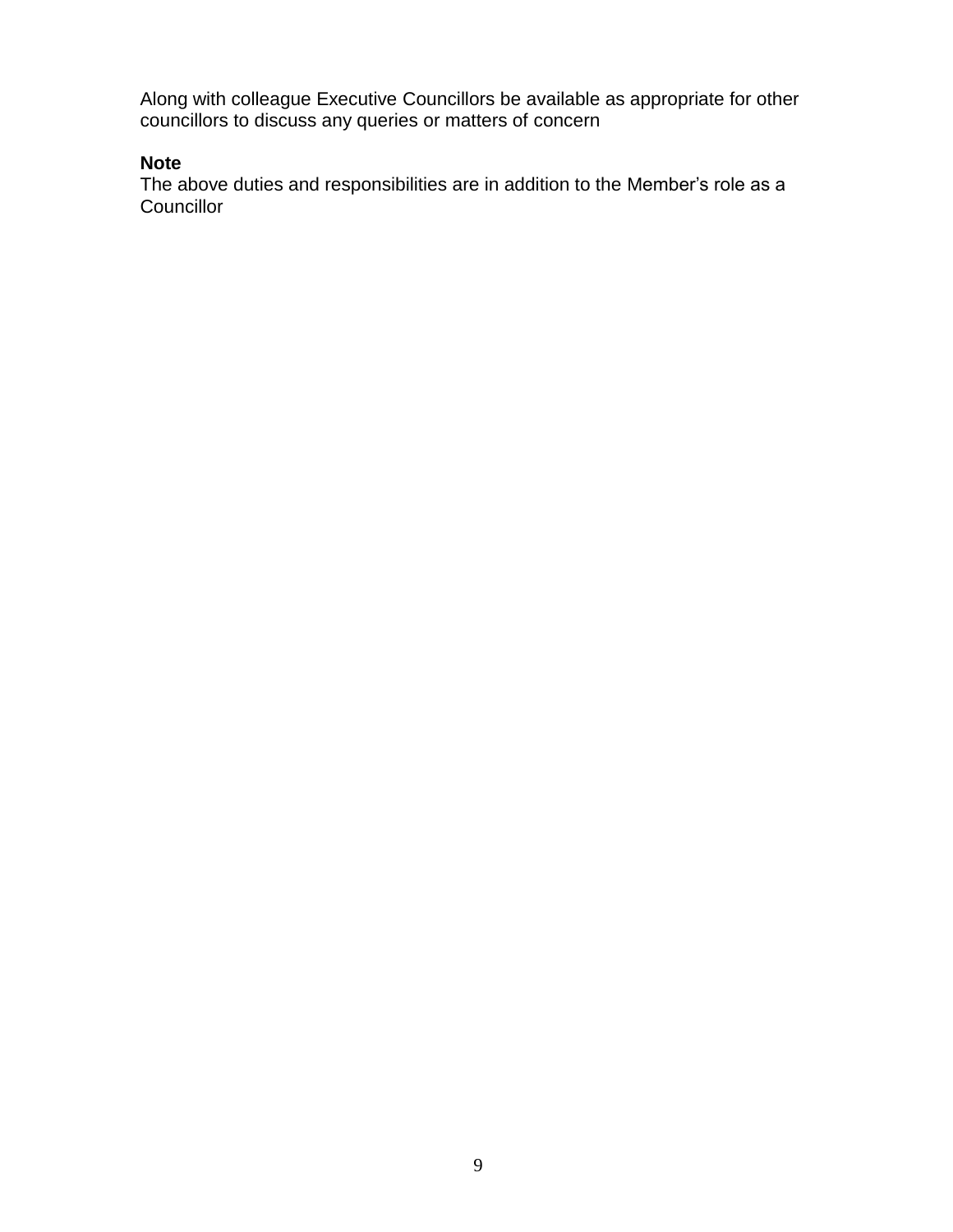## **Role of Scrutiny Committee Chair**

*In order to help Executive Councillors to make decisions, the Council has appointed "scrutiny" committees. The role of these committees is to take a prior look at decisions which are coming before Executive Councillors and to comment on them to the Executive Councillor. The scrutiny committees also have a role in monitoring the performance of Council services and the quality of decisions made.* 

#### **Purpose**

To chair meetings fairly and without bias (except when speaking or voting) and ensure the Committee achieves its terms of reference.

#### **Duties and responsibilities**

To endeavour to engage all members of the Committee within the scrutiny process

To develop a constructive relationship with the portfolio holders by acting as a critical friend

To develop a constructive relationship with the Directors/Heads of Service in the areas that the Committee scrutinises To assist transparency and opportunities for public say

#### **Note**

The above duties and responsibilities are in addition to the member's role as a **Councillor**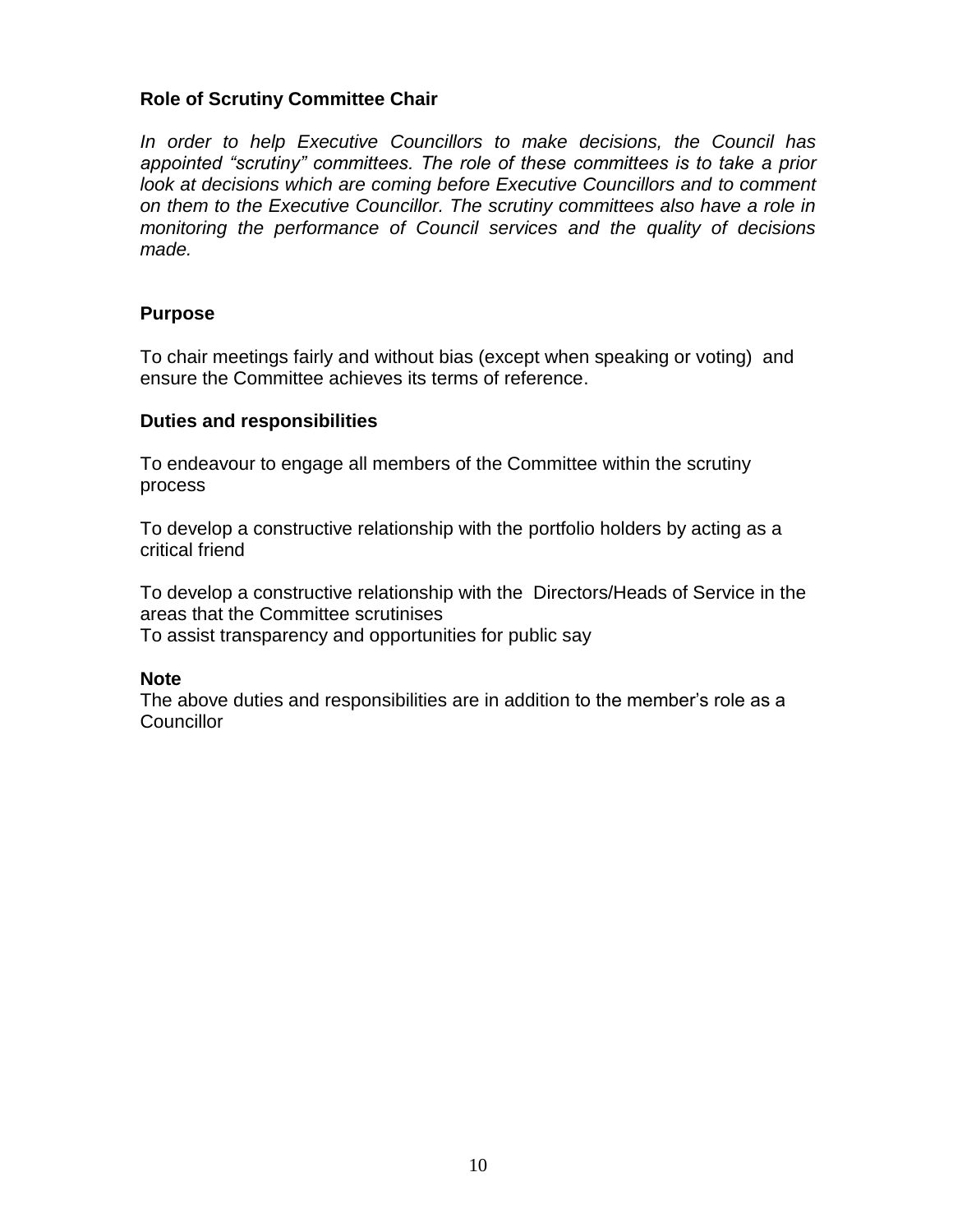#### **Role of Chair of a committee with a regulatory role**

*There are some decisions which are the responsibility of committees appointed by the Council. These are commonly referred to as "regulatory" decisions. These include the granting of planning consent, the grant of licenses for the sale of alcohol, public entertainment, regulation of taxi drivers and the enforcement of various rules and regulations.*

#### **Purpose**

To provide leadership of and direction to the Committee

To demonstrate to the public and participants in the committee's work, there is fair and open decision making by the Committee

To chair meetings fairly and without bias (except when speaking and voting) and ensure the Committee achieves its terms of reference.

## **Duties and responsibilities**

To endeavour to engage members of the Committee in its activities

To lead the Committee, in consultation with Officers, in prioritising its work

To develop a constructive relationship with the relevant Director and their staff and where appropriate, with relevant portfolio holders

To be willing to learn about the professional disciplines and services relevant to the work of the Committee

To Chair the committee in a fair and open manner in accordance with the procedures of the committee and for public engagement at meetings

To guide, with the assistance of officers, the committee to reach decisions based on the information presented to it.

## **Note**

The above duties and responsibilities are in addition to the member's role as a **Councillor**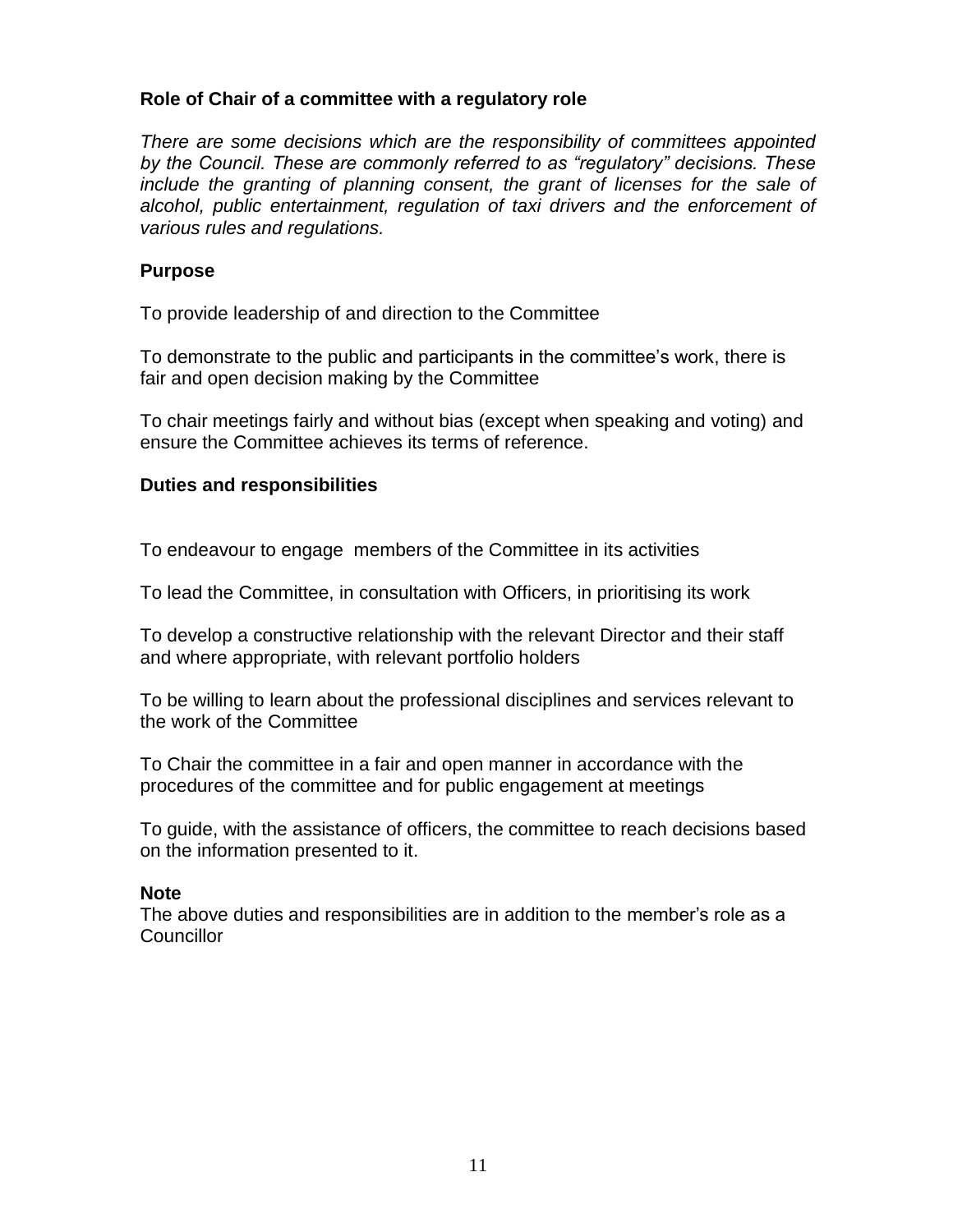## **Role of an Area Committee Chair**

*There are four area committees covering the city. Every councillor is a member of an area committee. Area Committees make decisions on local planning applications, grants, projects funded by developer contributions and environmental projects. They also discuss policing priorities for the local area and encourage the public to raise any issues of concern on the services in the local area through an open forum at each meeting..* 

## **Purpose**

To provide leadership of and direction to the Area Committee

To chair the meeting fairly and without bias (except when speaking and voting) and ensure it achieves its terms of reference

To encourage public participation and involvement and ensure that those present are given an equal opportunity to make a contribution

## **Duties and responsibilities**

Time managing the meeting to ensure that all issues on the agenda are discussed and relevant decisions are taken, in the time allowed.

With general discussion items, guest presentations and themed meetings the Chair also plays an important facilitation role – ensuring an interactive, and community orientated meeting.

Work with the Lead Officer and the Committee Manager in planning upcoming agendas and agreeing the structure of the meeting.

Make decision assigned to the role between meetings eg. approval (with Vice-Chair and spokesperson) for local projects funded by developer contributions.